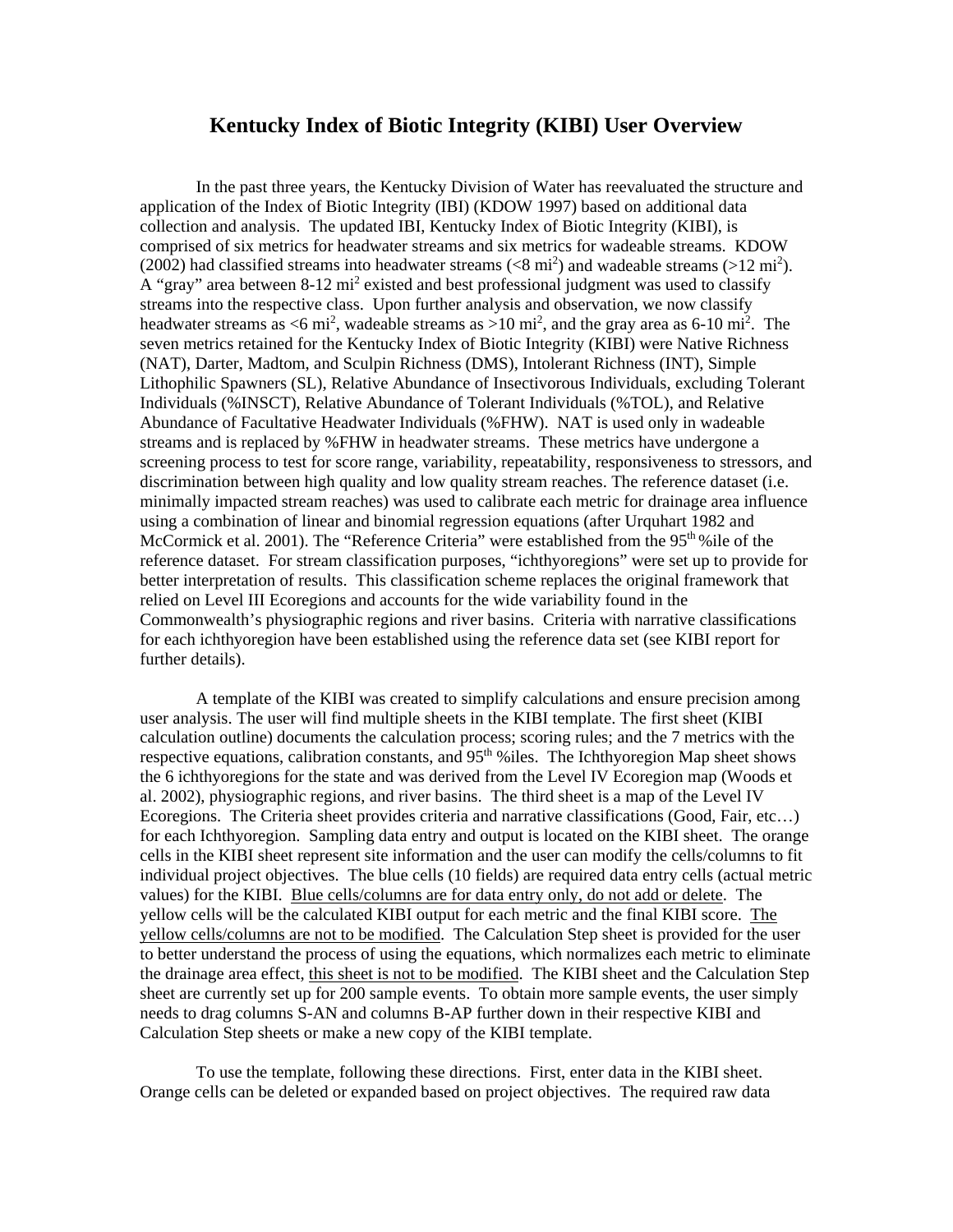(catchment area (mi.<sup>2</sup>), total number of individuals (TNI), NAT, DMS, INT, SL, %INSCT, %TOL, %FHW) are entered under the blue cells. As data are entered, the yellow cells provide the output for the respective blue cells. Once all raw data are entered a final KIBI score is provided in the green cell. This value will range from 0-100. That value is then used to determine the narrative classification for the respective ichthyoregion found on the Criteria sheet. Determination of an ichthyoregion is provided using the Ichthyoregion Map and the Level IV Ecoregion Map. If the user wants to become more familiar with the calculation process, a KIBI outline and the actual calculation steps can be found on their respective sheets.

The KIBI is a model for evaluating stream health based on fish communities. Although 100% accuracy is not expected, the KIBI has been tested and an acceptable discrimination efficiency of roughly 80% has been obtained. To overcome the inherent flaws of a biological model and achieve an acceptable and reliable level of precision and accuracy, the user must follow the sampling protocol as outlined in KDOW (2002). Also, the user should be familiar with the numerous variables (e.g., stream flow, water clarity, time of day, season) in the project area, including knowledge of the watershed landuse (e.g., forest, residential, agricultural), and other practices upstream of and around the immediate area of the site. Perceived fish community expectations may not be met if simple natural and anthropogenic variables have been overlooked. On the other hand, expectations may be exceeded due to unknown causes; therefore, scrutiny of all possible variables will help in the explanation of a given KIBI score. In addition, when KIBI scores fall close  $(\pm 2 \text{ points})$  to the narrative classification thresholds it is recommended the classification contain both categories (e.g., Good/Fair). Occasionally, additional chemical or biological data (diatoms or macroinvertebrates), or an additional fish sample may be needed to help define the condition more clearly.

Certain outside influences limit the KIBI. The most prominent limitation is assessing sites that approach the extremes of the recommended drainage areas  $(2\n-300 \text{ mi}^2)$ , where the reliability and consistency of the KIBI becomes more uncertain. Therefore, the user needs to be aware of this factor, the result may be related to catchment area influence instead of an anthropogenic factor. In addition, streams with small drainage areas  $( $3 \text{ mi}^2$ ) tend to have fish$ communities dominated by tolerant species and have naturally low abundances and richness. Therefore, these communities may show little discrimination between high and low quality streams. Streams with very large drainage areas (250-300 mi<sup>2</sup>) frequently have complex habitats, often with large deep sections  $(2 \text{ m})$  of pool and run, thereby creating difficulties in sampling efficiency. Consequently, reliability and consistency is compromised. Overall, when the sampling protocol is followed, the KIBI is reliable within the recommended drainage areas, as long as the user is aware of all of the possible variables encountered in sampling. To obtain the sampling protocol, fish species classifications, KIBI scoring template, and other fish community information, refer to *Methods for Assessing Biological Integrity of Surface Waters in Kentucky*, (http://www.water.ky.gov/sw/swmonitor/sop/) (KDOW 2002) or contact KDOW for questions, concerns, and/or a copy of the manual on CD-ROM.

## **Literature Cited**

- Kentucky Division of Water (KDOW). 1997. Reference reach fish community report. Kentucky Department for Environmental Protection, Division of Water, Frankfort, Kentucky.
- Kentucky Division of Water (KDOW). 2002. Methods for assessing biological integrity of surface waters. Kentucky Department for Environmental Protection, Division of Water, Frankfort, Kentucky.